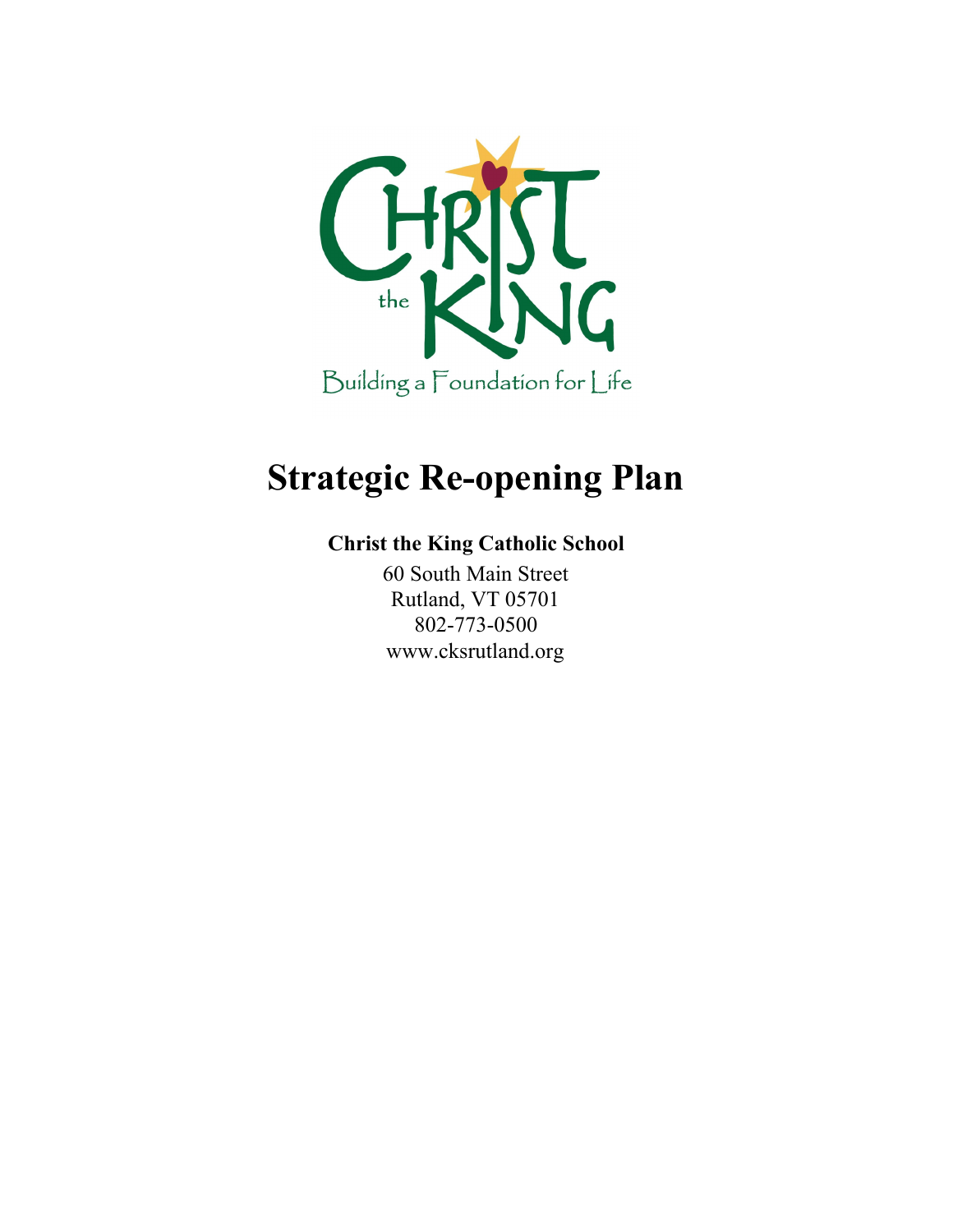## Table of Contents

| Safe arrival to school                                  | $\mathbf{3}$   |
|---------------------------------------------------------|----------------|
| <b>Designated carlines</b>                              | $\mathbf{3}$   |
| Beginning the school day                                | 5              |
| <b>Classroom</b> design                                 | 5              |
| <b>Classroom policies</b>                               | 5              |
| <b>Tuition</b>                                          | 6              |
| Lunch                                                   | 6              |
| <b>Recess</b>                                           | 6              |
| <b>Physical Education</b>                               | $\overline{7}$ |
| <b>Specials: Art &amp; Library</b>                      | $\overline{7}$ |
| <b>Mass</b>                                             | $\overline{7}$ |
| <b>Athletics</b>                                        | 8              |
| Afternoon dismissal                                     | 8              |
| <b>Sanitizing &amp; Cleaning</b>                        | 9              |
| <b>Signage</b>                                          | 9              |
| Managing illnesses & potential illnesses                | 9              |
| <b>Responses to cases of COVID-19</b>                   | 9              |
| Parent/Teacher meetings & student support plan meetings | 10             |
| <b>Drills</b>                                           | 10             |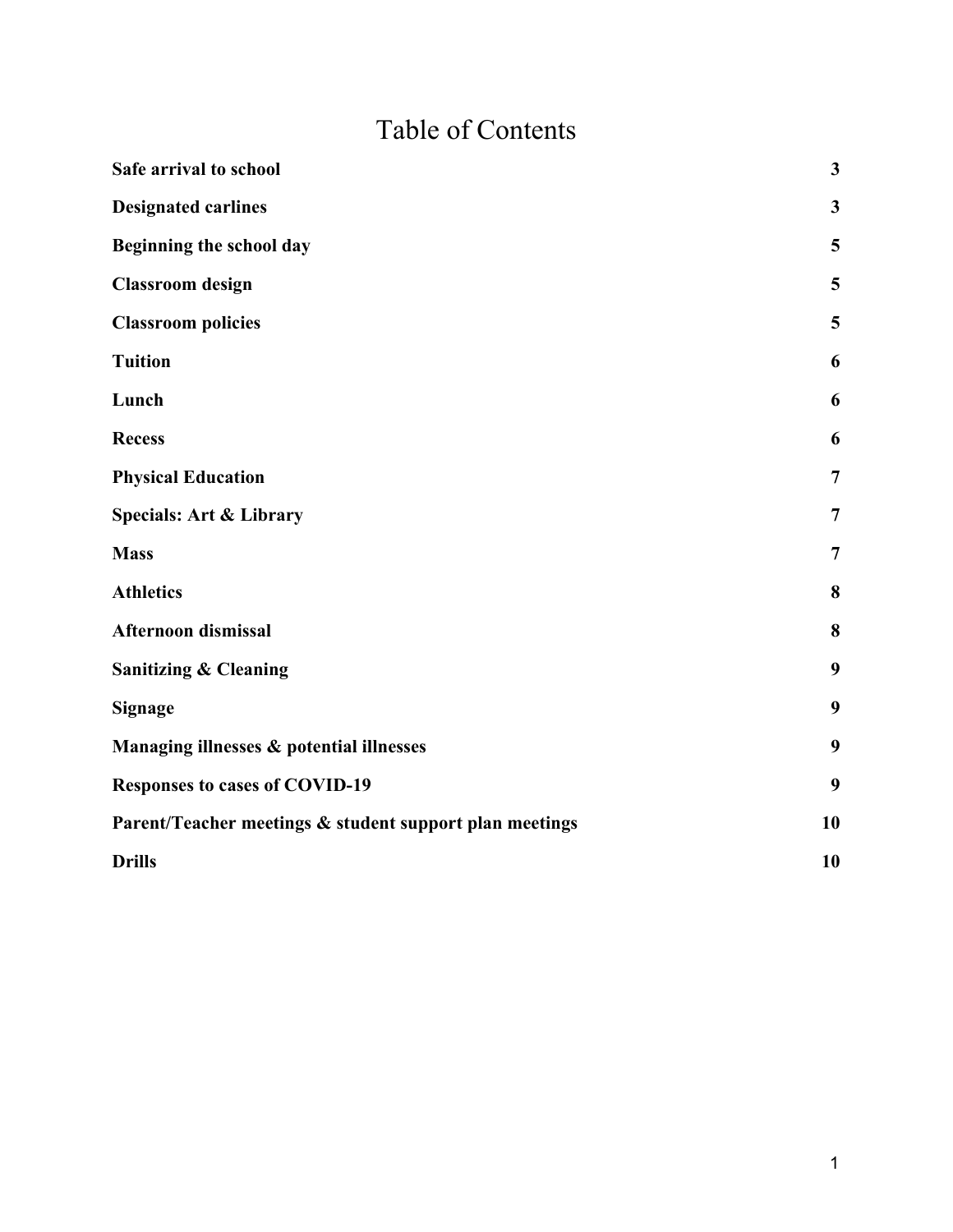Christ the King School is committed to welcoming students and families back to a faith-filled and safe school community. This Strategic Plan will guide our decision-making for the 2020-2021 school year. Due to the fluidity of the pandemic, this will be a living document subject to revision. Governmental directives, Diocesan guidelines, and the experiences of our students may require amendment or modifications to this plan.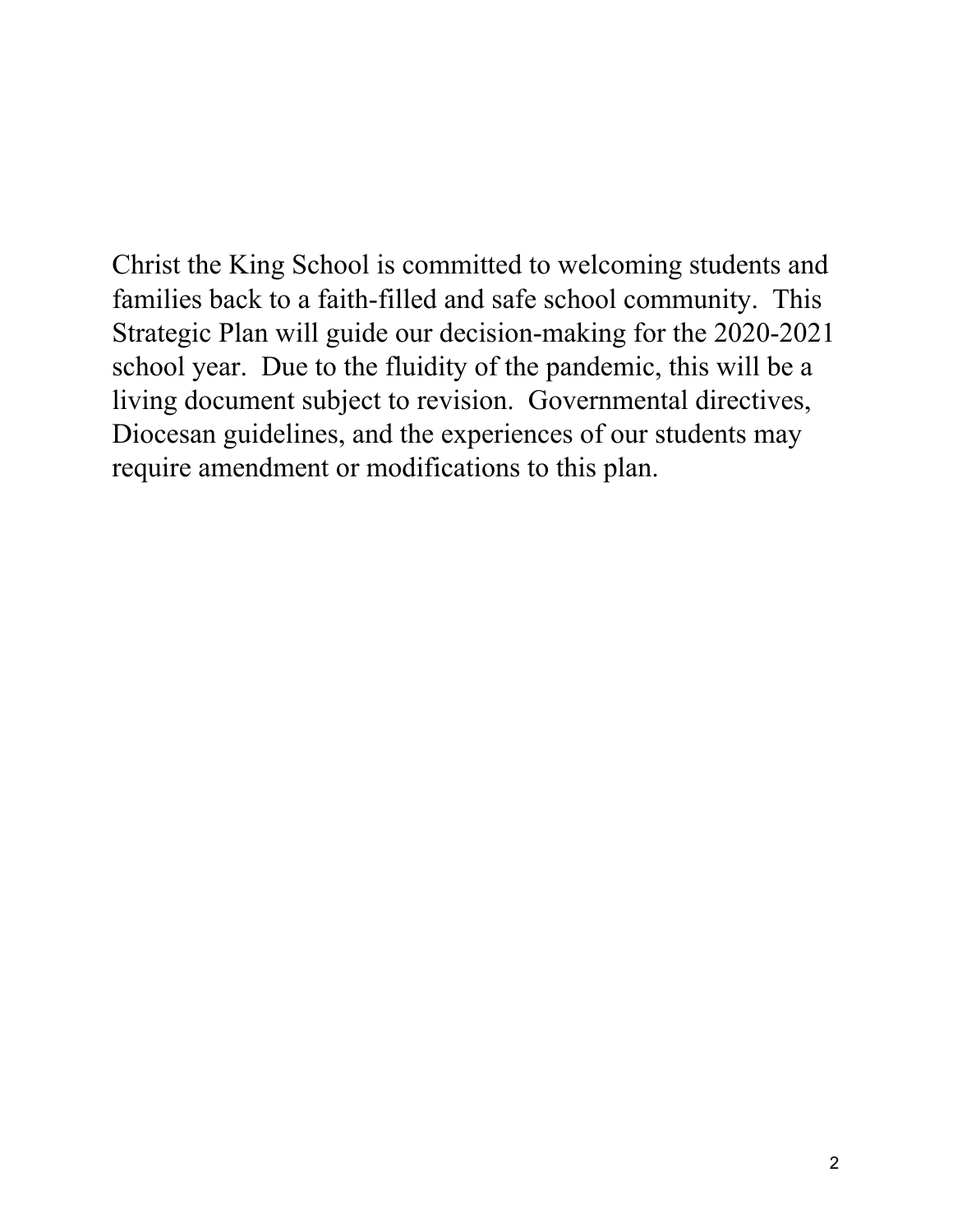#### <span id="page-3-0"></span>**Safe arrival to school**

- Teachers/staff will be responsible for arriving at school free from symptoms of illness. Upon arrival teachers/staff will have their temperatures taken by a touchless digital thermometer. Any teacher or staff member with a temperature of 100.4 F or greater will need to return home and remain home for the remainder of the school day. Teachers/staff will be allowed to return to school once they are at least 24 hours fever-free without the aid of fever reducing medication.
- Student drop off time will begin at 7:30am to help facilitate orderly arrival of students.
- Prior to departing for school, parents are required to fill out a daily health checklist provided by the school. If "yes" is answered to any of the questions, the student must stay home. If "no" is answered to all of the questions, students will need to hand it to the school personnel conducting their morning temperature check upon arrival to school.
	- Students will not be permitted into school without completed daily health checklist.
- Students who are demonstrating any symptoms of illness (cough, runny nose, fever, etc.) should not be brought to school.
- Students reporting to school must be fever-free without the use of fever reducing medications for at least 48 hours.
- Upon arrival at school, students will be dropped off through one of the two designated carlines, as detailed below. Parents will not be permitted to walk their students up to the school.

#### <span id="page-3-1"></span>**Designated carlines**

#### *Pre-School 3 through First Grade Students*

• Enter the parking lot off of Route 7 (north of the elementary school building) and drive through the carline and exit onto Killington Ave after drop off.

#### *Second grade through Middle School Students*

• Enter the carline at Killington Ave parking lot and exit onto Killington Ave or through Jackson Ave.

Families that have students in the Early Education Program that have older students need to follow the carline designated for Pre-School 3 through first grade.

• Designated faculty will be positioned at both carlines. Prior to exiting their vehicles, the student(s) will give their daily health checklist to the faculty member and have their temperature taken via a touchless digital thermometer. Students who have a reading of less than 100.4 will be permitted to exit their vehicle, and will be expected to follow this procedure: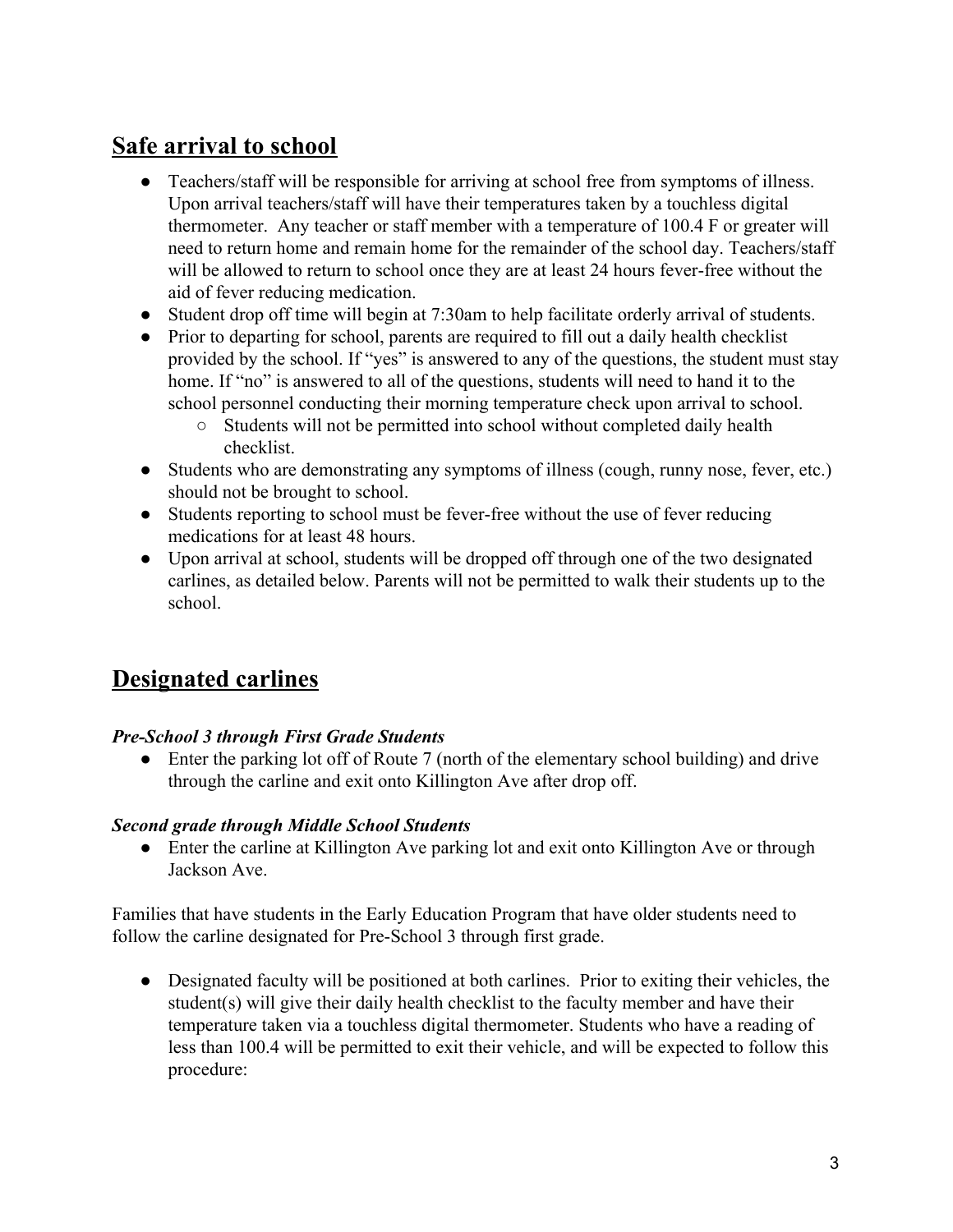- $\circ$  When given the clearance by a faculty member, student(s) will put on their face coverings, gather their belongings, and promptly exit the vehicle and proceed to their classroom/homerooms following the designated path, while maintaining appropriate social distancing from others.
- Should a student exhibit a temperature of 100.4 F or greater, the student will need to return home for the day. Parents or guardians wishing to have a second confirmation reading taken will be directed to designated parking spots. After a period of time, a faculty member will take a second reading. If the second reading falls below 100.4 the student will be permitted into school. If the second reading continues to exhibit a fever for 100.4 F or greater, the student will not be permitted to school for the day.
- The school day starts at 8:00am with classroom instruction starting at 8:15am, if a student from any grade is late, parents/guardians must call the school from the Killington Avenue parking lot while they and the student(s) remain in their vehicle and a faculty member will come take the daily health checklist and take the student(s) temperature.
	- Students will not be permitted into school after 8:30am-the exception will be for medical/dental appointments.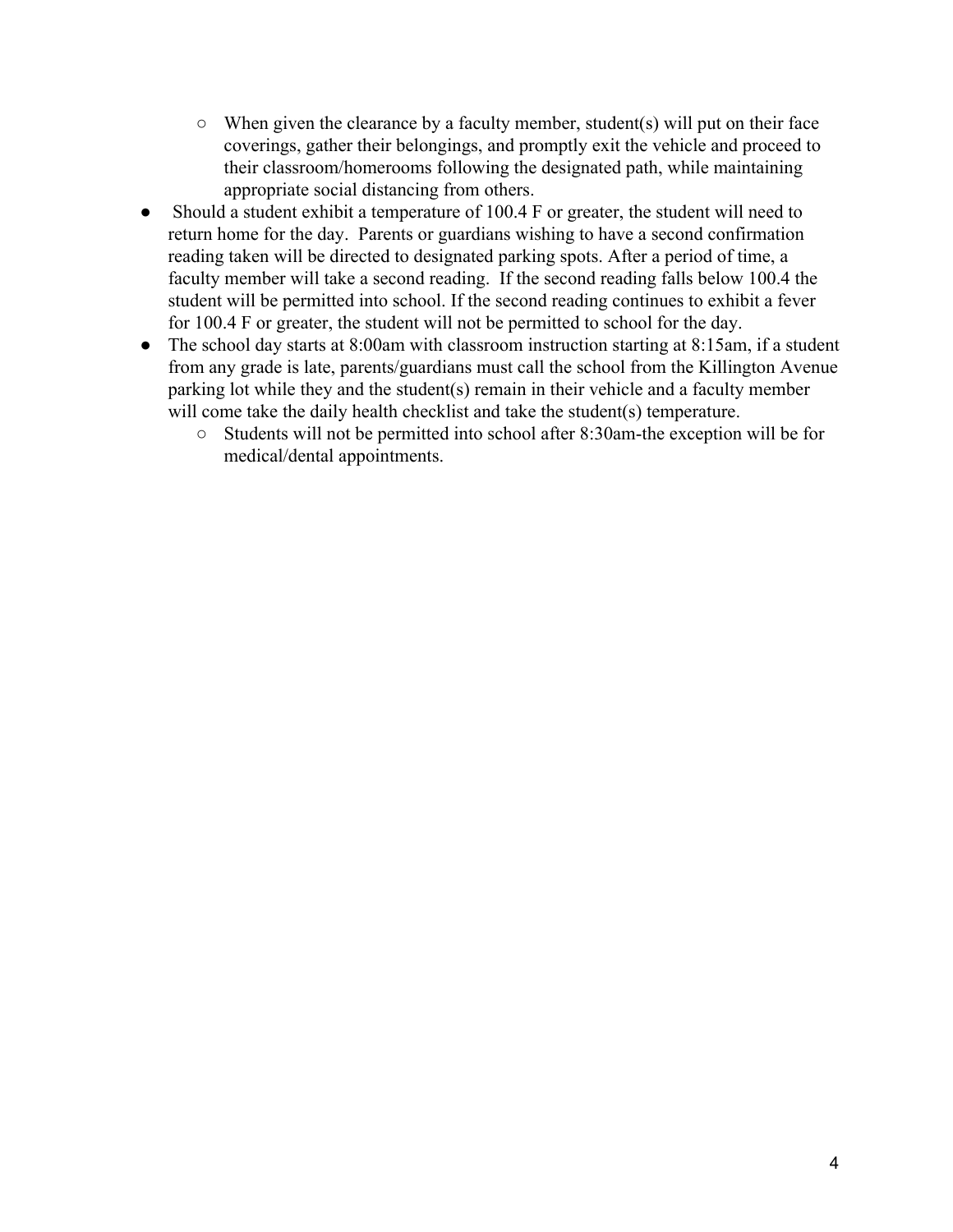#### <span id="page-5-0"></span>**Beginning the school day**

- Students will begin each day in their classrooms or homerooms. Teachers will be responsible for welcoming students to their respective classrooms and ensuring that students are following the procedures established in this plan.
- Before entering the classroom students in the Early Education Program will wash their hands with soap and water.
- Upon entering the classroom, students in Kindergarten through eighth grade will be required to fully sanitize their hands using hand sanitizer containing at least 60% alcohol.
- Class learning will begin at 8:15am.
- Until further notice, morning announcements and school wide prayer will happen at 10:25am everyday.

#### <span id="page-5-1"></span>**Classroom design**

- Designated desks and chairs will not be shared, unless or until the space has been appropriately sanitized.
- All classrooms will be set up to support social distancing between students as feasible.
- Each classroom will have hand sanitizer which will be utilized by each person entering the classroom, regardless of where they are arriving from.

#### <span id="page-5-2"></span>**Classroom policies**

- Students in the Early Education Program will remain in their classroom throughout the day. PE and recess will follow the policies established in this plan.
- Kindergarten through fifth grade will remain in their classroom throughout the day. PE and recess will follow the policies established in this plan.
- Due to the learning resources available in specific classrooms (i.e. the science lab), Middle School students will continue to change classes while keeping proper social distancing, with sanitizing in between.
- On occasion classes may utilize outdoor learning designated areas.
- During times of movement, teachers will prop classroom doors open to minimize use of door handles.
- Students using the restroom will be required to thoroughly wash their hands with soap and water.
- Each time a student enters the classroom, they will be required to utilize hand sanitizer to thoroughly sanitize their hands.
- Students will be required to bring a refillable water bottle to school each day. The refillable bottle must have a cap/top that can be removed, allowing refills to occur without the drinking fountain fixture coming into contact with the cap/top that has been in contact with the students' mouths. Refillable water bottles may not contain straws or sprouts. Refillable water bottles must be clearly labeled with students' first and last name.
- Students will be required to wear a face covering throughout the day. Parents/Guardians must provide the teacher with an extra mask at the beginning of the year that will be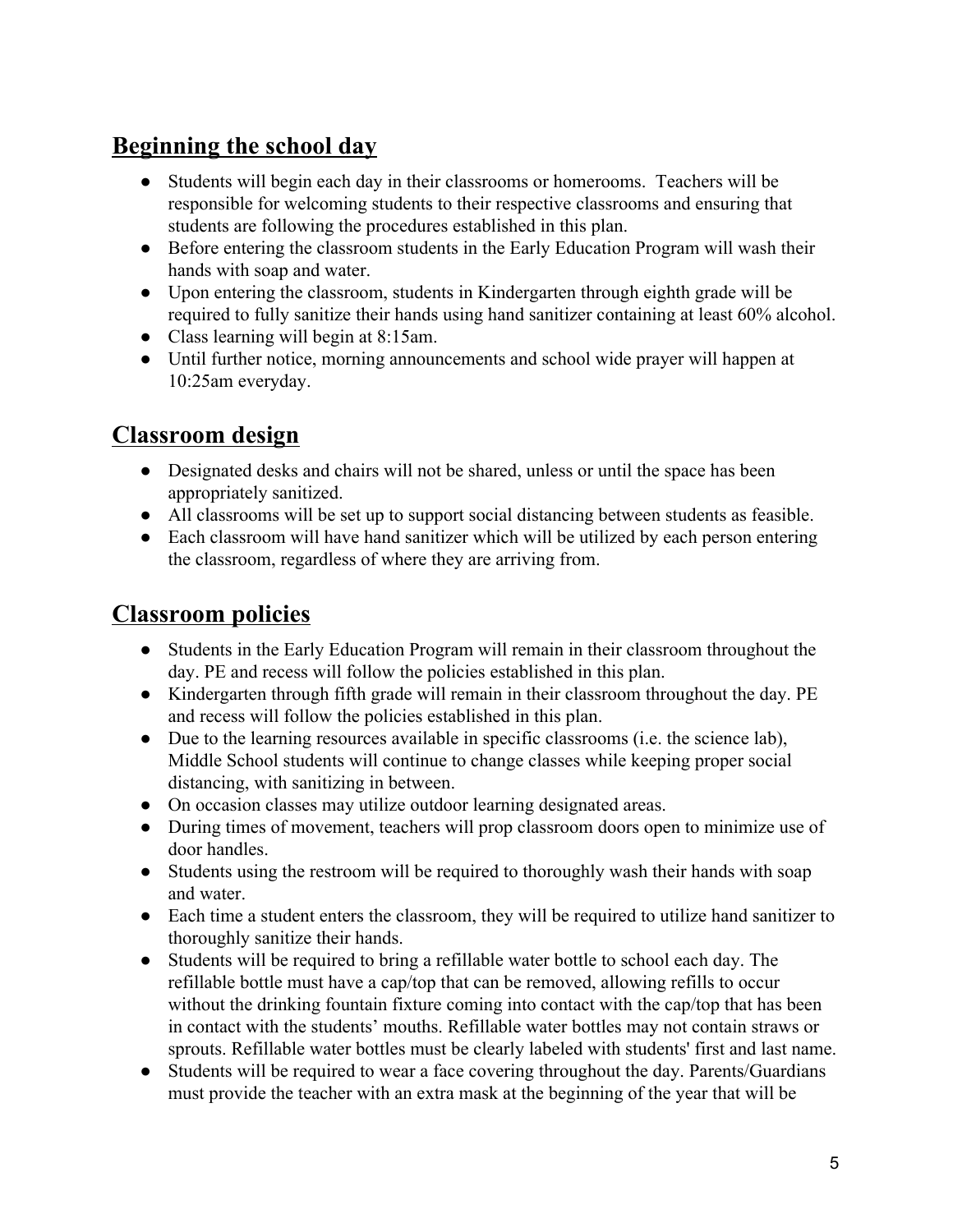placed in students' own individually marked plastic bag in case face covering is forgotten or damaged.

- Teachers will support the best practices during time of movement in the classroommaintaining distancing.
- Students and teachers shall not share supplies among students. Students will be required to purchase their own school supplies. A list has been provided by the students' teacher.
- For learning materials, supplies, and equipment that are shared among students (computers, PE equipment, toys, etc.) sanitizing processes, as described in this plan, shall be followed.
- Visitors, parents/guardians, or volunteers are NOT permitted in the classrooms.
- Classroom celebrations will be organized by teachers, funds will be used from class activity accounts.
- Students' birthdays will be celebrated by announcing them during morning announcements. Students may provide unopened, store bought treat(s) for the class. Needs to be approved by the classroom teacher before the day of celebration.

## <span id="page-6-0"></span>**Tuition**

In order to support our faculty/staff the school needs to continue paying salaries. In light of this, should in-person learning be suspended for any reason, including a COVID-19 outbreak, tuition will not be discounted or refunded.

### <span id="page-6-1"></span>**Lunch**

- Students will eat lunch in their classrooms or outside weather permitting.
- Prior to eating lunch, each student will have their temperature taken to ensure continued compliance with the school's 100.4 F threshold. Any student demonstrating a temperature of 100.4 F or greater will be immediately sent to the school's designated isolation sick room, as described in this plan.
- Students in the Early Education Program will wash their hands with soap and water prior to eating.
- Students in Kindergarten through eighth grade will sanitize hands with available hand sanitizer prior to eating.
- Students who purchase hot lunch will have their lunches delivered to the classroom.
- Students will keep food items inside lunch containers or on cafeteria trays in lieu of placing food on desk/table surfaces.
- Garbage cans will be placed at each end of the hallway on each floor to allow for proper and immediate disposal of all lunch related items.
- The design of classroom workspaces includes maximum allowable distancing, which should address any separation required for students with food allergies.

#### <span id="page-6-2"></span>**Recess**

● Weather permitting, students will participate in recess daily.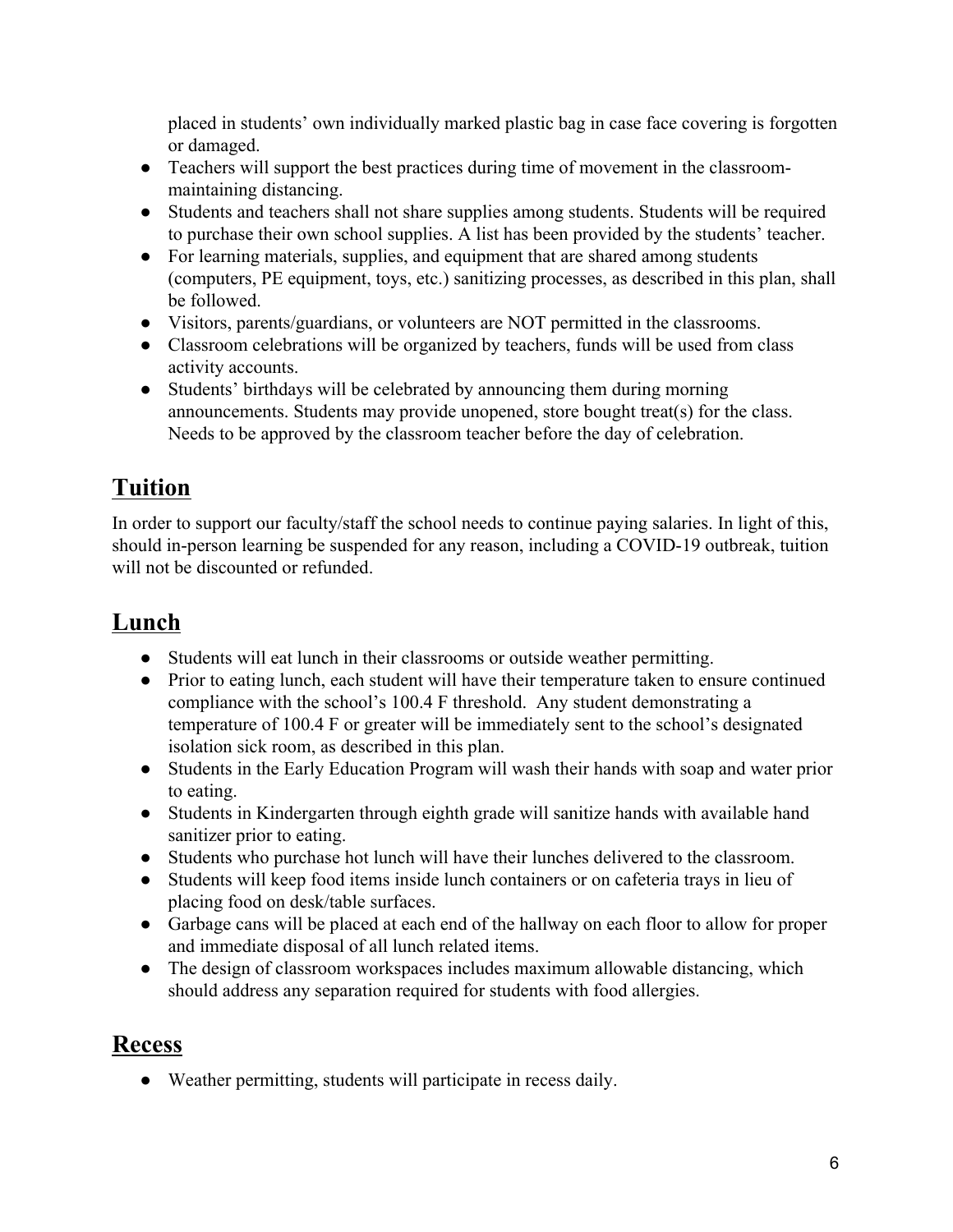- The Early Education Program will utilize their designated playground space, with sanitizing occurring between uses.
- Kindergarten through eighth grade will participate in recess during their scheduled time. Each grade will be assigned to a designated recess area. Students will be required to remain in their class' designated recess areas.
- Between recess sessions, playground equipment used by students will be disinfected.
- Each grade will have their own set of playground equipment (i.e. playground balls) that will be disinfected after each use.
- To minimize unnecessary student movement through the school, each faculty member will have their own bags equipped with ice packs and first aid kits so that faculty can attend to students with minor injuries.

#### <span id="page-7-0"></span>**Physical Education**

- The physical well-being of students is important. As such, PE classes will be held as scheduled.
- The Early Education Program special schedule will be determined according to the Vermont State regulations.
- Locker rooms will not be available to students. Middle School students will be permitted to wear their PE uniforms to school on their scheduled PE days. Middle School students MUST purchase and wear the required school PE uniform.
- Students will be required to bring a full bottle of water, in their refillable bottle, to each PE class.
- In the event of inclement weather, PE will be held in the classroom.
- Any PE equipment used will be sanitized between classes.

#### <span id="page-7-1"></span>**Specials: Art & Library**

- The Early Education Program special schedule will be determined according to the Vermont State regulations.
- Teachers will maintain the proper social distance from students during the class period, wearing a mask because of their exposure to multiple classes during the day.
- Upon entering the room, the teacher will wash/sanitize hands.
- Students will be required to have their own supplies needed for class.

#### <span id="page-7-2"></span>**Mass**

- Weekly mass will continue to be every Friday starting at 8:30am. Only second grade through 8th grade will be attending mass at this time.
	- Pre-School 3 through first grade will use this time for in-classroom prayer.
- All students will be required to wear Traditional Uniforms regardless if they attend Mass or not.
- Parents/guardians/community members will not be permitted at school masses.
- Students will wear facing coverings while in mass, sanitize hands before entering the church, and will be seated following the church's distancing configuration.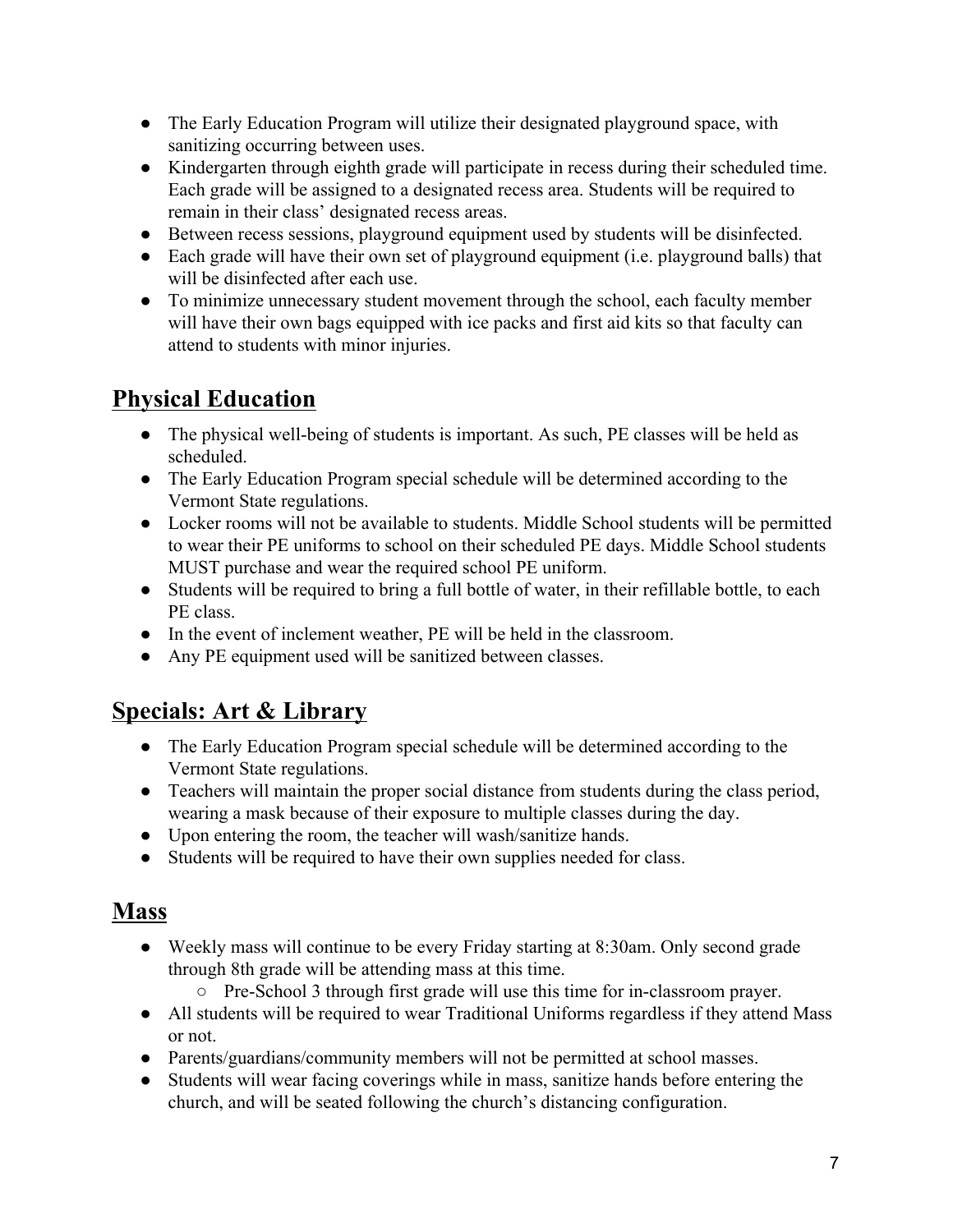#### <span id="page-8-0"></span>**Athletics**

● At this time, Athletics will not be offered. Families will be notified of the plan for athletics at school when guidance from the state has been released.

#### <span id="page-8-1"></span>**Afternoon dismissal**

- Students will be required to continue wearing their face coverings until they are in their parent/guardian's vehicle.
- Pre-School 3 through first grade will have dismissal from 2:15pm-2:45pm
	- Students will stay in their classrooms until parent/guardian arrives to pick them up. Teachers will be notified via walkie talkie when a parent/guardian arrives and students will be dismissed to them outside.
	- Students in the Early Education Program will be dismissed using the doors closest to Route 7
	- Students in Kindergarten and first grade will be dismissed using the main entrance
- Second grade through fifth grade will have dismissal from 2:30pm-3:00pm
	- Students will have designated spots outside where they will wait for the parent/guardian.
	- $\circ$  If the weather prohibits students from waiting outside, they will wait in their classrooms until parents/guardians arrive to pick them up. Teachers will be notified via walkie talkie when a parent/guardian arrives and students will be dismissed to them outside.
- Middle School will have dismissal from  $2:50 \text{pm-3}:00 \text{pm}$ 
	- Students will have designated spots on the church lawn where they will wait until the parent/guardian drives into the parking lot to pick them up.
		- **There will be no stopping on Killington Avenue to pick students up.**
	- If weather prohibits students from waiting outside, they will have designated spots located in the gym where they will wait until a parent/guardian arrives.
- Students who walk home will be required to leave the school grounds at their dismissal time.
- Students who attend the After School program will be dismissed to their designated locations at 3:00pm.
	- Students will have their temperature taken by a digital thermometer before entering their designated locations.
	- Parents/guardians must indicate whether their student will be attending the After School Program for that day on the daily health check form.
	- $\circ$  Parents/Guardians must come to the main entrance and a staff member will use a walkie talkie to let faculty know student(s) are ready to be picked up.
	- The school building will be closed at 5:15pm. All students must be picked up by this time.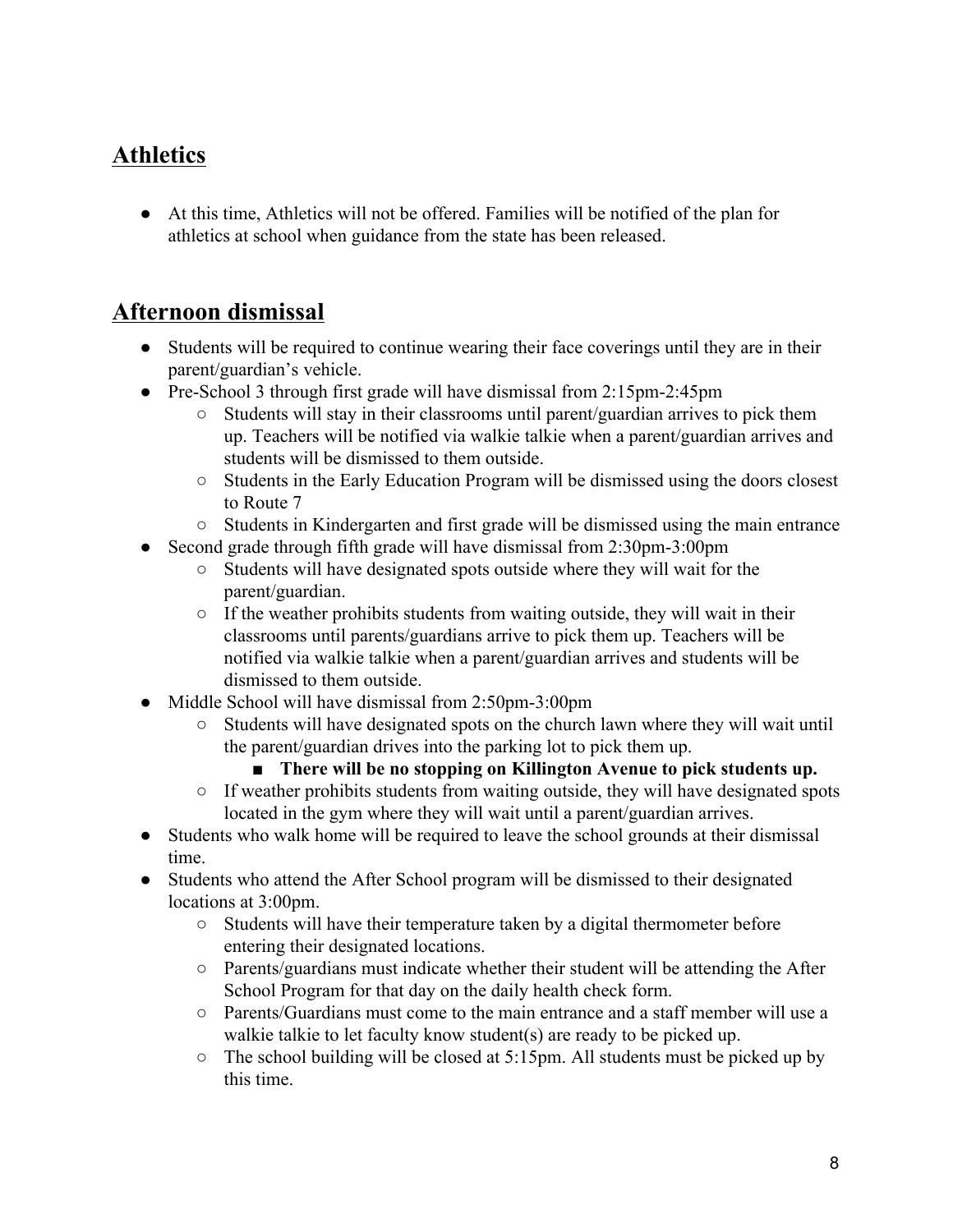#### <span id="page-9-0"></span>**Sanitizing & Cleaning**

- The school will purchase and use appropriate products to clean and sanitize spaces on a daily basis.
- All bathrooms will be cleaned and sanitized throughout the day.
- Students will be required to wash their hands with soap and water following restroom use. Upon arrival back to the classroom, students will be required to sanitize their hands with hand sanitizer.
- Teachers will use appropriate products to clean/sanitize high touched classroom surfaces (door knobs, pencil sharpener, light switches etc.) throughout the day

#### <span id="page-9-1"></span>**Signage**

Signs will be placed around the school to increase awareness about wearing masks, cleaning hands, traffic patterns, hand sanitizer stations, and physical distancing requirements

#### <span id="page-9-2"></span>**Managing illnesses & potential illnesses**

- There are two offices, one located in the Middle School and one located in the main office that will be used as designated isolation spaces, that will have designated staff for supervision.
- Students showing any signs of illness will immediately be separated from other students.
- Teachers will notify the school nurse upon recognition of ill or potentially ill student.
- Students who are ill or potentially ill will report to one of the designated isolation sick rooms.
- Ill students or potentially ill students must continue to wear their face covering unless they are experiencing breathing difficulty.
- Faculty experiencing signs or symptoms of any illness are required to immediately report to the principal.
- School will follow existing policies on parent contact for ill or potentially ill students.
- Parents/guardians must arrive at school to pick up their student within 30 minutes of being notified.
- Any student who is absent for three consecutive days will need a doctors note for readmission.

#### <span id="page-9-3"></span>**Responses to cases of COVID-19**

• In the event that a student or faculty member testing positive for COVID-19, Parents/Guardians/Faculty members must immediately report illness to administration. Due to the severity of cross contamination the entire school will go to remote learning for two weeks. Student/Faculty member with positive Covid test may return to school AFTER 72 hours have passed since recovery(no fever and improvement of respiratory